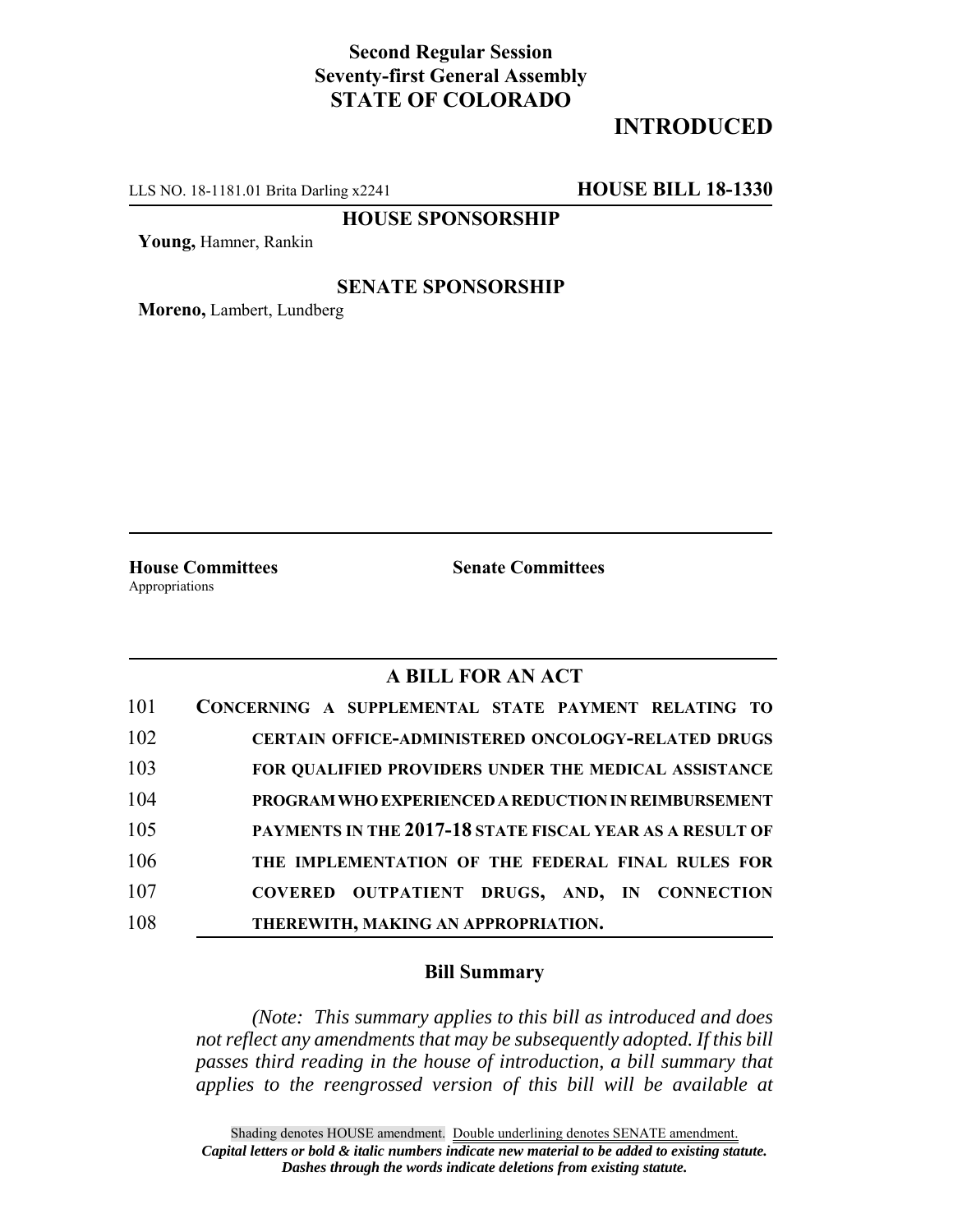### *http://leg.colorado.gov/.)*

**Joint Budget Committee.** The bill authorizes a supplemental payment of state-only money to providers under the medicaid program of certain office-administered drugs relating to oncology who experienced a decrease in aggregate reimbursements in the 2017-18 fiscal year as a result of the implementation of the federal department of health and human services final rule for covered outpatient drugs, 81 FR 5169, published in the federal register on February 1, 2016.

The bill directs the department of health care policy and financing (department) to distribute a supplemental payment to qualified providers, as defined in the bill, and includes provisions for determining the amount of each qualified provider's supplemental payment. The bill authorizes the medical services board to adopt rules as necessary.

The bill appropriates general fund money to the department for the supplemental payment to qualified providers.

| $\mathbf{1}$   | Be it enacted by the General Assembly of the State of Colorado:           |
|----------------|---------------------------------------------------------------------------|
| $\overline{2}$ | <b>SECTION 1.</b> In Colorado Revised Statutes, add 25.5-4-419 as         |
| 3              | follows:                                                                  |
| $\overline{4}$ | 25.5-4-419. Supplemental state payment to qualified providers             |
| 5              | - office-administered drugs - no federal financial participation -        |
| 6              | definition - rules - repeal. (1) As USED IN THIS SECTION, UNLESS THE      |
| $\overline{7}$ | CONTEXT OTHERWISE REQUIRES, "QUALIFIED PROVIDER" MEANS AN ENTITY          |
| 8              | THAT:                                                                     |
| 9              | (a) WAS ENROLLED WITH THE STATE DEPARTMENT AS OF JULY 1,                  |
| 10             | 2017;                                                                     |
| 11             | (b) PROVIDED OFFICE-ADMINISTERED DRUGS UNDER THE MEDICAL                  |
| 12             | ASSISTANCE PROGRAM BETWEEN JULY 1, 2017, AND DECEMBER 31, 2017;           |
| 13             | (c)<br>HAS<br>EXPERIENCED A REDUCTION<br><b>AGGREGATE</b><br>$\mathbb{N}$ |
| 14             | REIMBURSEMENT PAYMENTS FOR CERTAIN<br>OFFICE-ADMINISTERED                 |
| 15             | ONCOLOGY-RELATED DRUGS, AS DETERMINED BY THE STATE DEPARTMENT,            |
| 16             | PROVIDED FROM JULY 1, 2017, TO DECEMBER 31, 2017, AS A RESULT OF          |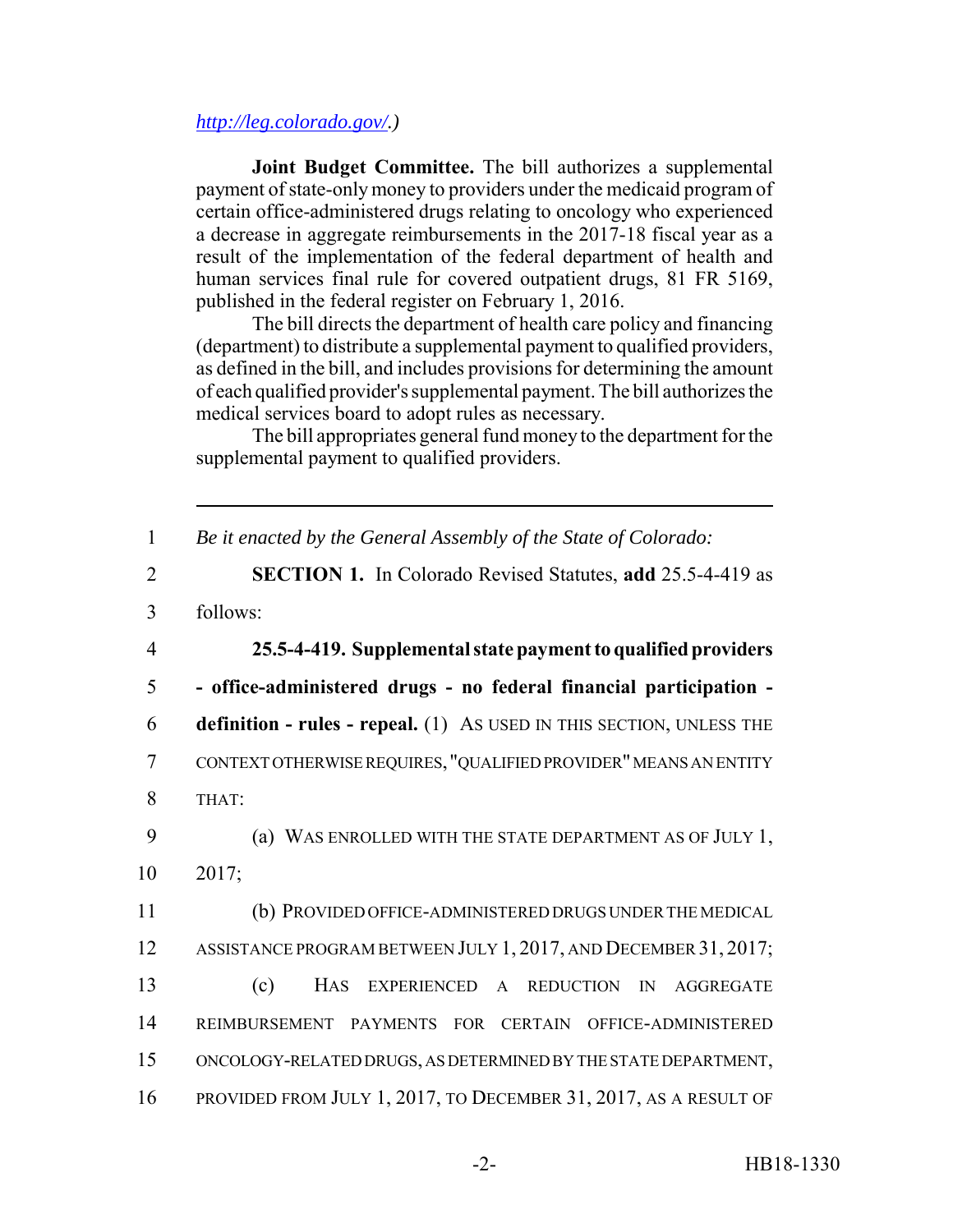THE FEDERAL DEPARTMENT OF HEALTH AND HUMAN SERVICES FINAL RULE 2 FOR COVERED OUTPATIENT DRUGS, 81 FR 5169, PUBLISHED IN THE FEDERAL REGISTER ON FEBRUARY 1, 2016; AND

 (d) SATISFIES ANY OTHER CRITERIA SPECIFIED BY RULE OF THE STATE BOARD.

 (2) PURSUANT TO SUBSECTION (3) OF THIS SECTION, THE STATE DEPARTMENT SHALL DISTRIBUTE MONEY APPROPRIATED FOR SUPPLEMENTAL, STATE-ONLY PAYMENTS TO QUALIFIED PROVIDERS.

 (3) (a) THE STATE DEPARTMENT SHALL ALLOCATE THE MONEY APPROPRIATED FOR SUPPLEMENTAL PAYMENTS IN AMOUNTS PROPORTIONATE TO THE REDUCTION IN REIMBURSEMENT PAYMENTS RECEIVED BY QUALIFIED PROVIDERS FOR OFFICE-ADMINISTERED DRUGS AS A RESULT OF THE FEDERAL DEPARTMENT OF HEALTH AND HUMAN 14 SERVICES FINAL RULE FOR COVERED OUTPATIENT DRUGS, 81 FR 5169, 15 PUBLISHED IN THE FEDERAL REGISTER ON FEBRUARY 1, 2016.

 (b) SUBJECT TO SUBSECTION (1)(a) OF THIS SECTION, THE STATE DEPARTMENT SHALL DETERMINE THE SUPPLEMENTAL PAYMENT FOR EACH QUALIFIED PROVIDER BASED ON THE FOLLOWING FACTORS:

 (I) THE DIFFERENCE BETWEEN THE AMOUNT THAT THE QUALIFIED PROVIDER WOULD HAVE RECEIVED UNDER THE COLORADO MEDICAID FEE 21 SCHEDULE, EFFECTIVE JUNE 1, 2017, PRIOR TO THE IMPLEMENTATION OF THE FEDERAL DEPARTMENT OF HEALTH AND HUMAN SERVICES FINAL RULE 23 FOR COVERED OUTPATIENT DRUGS, 81 FR 5169, PUBLISHED IN THE 24 FEDERAL REGISTER ON FEBRUARY 1, 2016, AND THE AMOUNT THE QUALIFIED PROVIDER RECEIVED UNDER THE COLORADO MEDICAID FEE SCHEDULE, EFFECTIVE JULY 1, 2017, FOR OFFICE-ADMINISTERED DRUGS PROVIDED BETWEEN JULY 1, 2017, AND DECEMBER 31, 2017;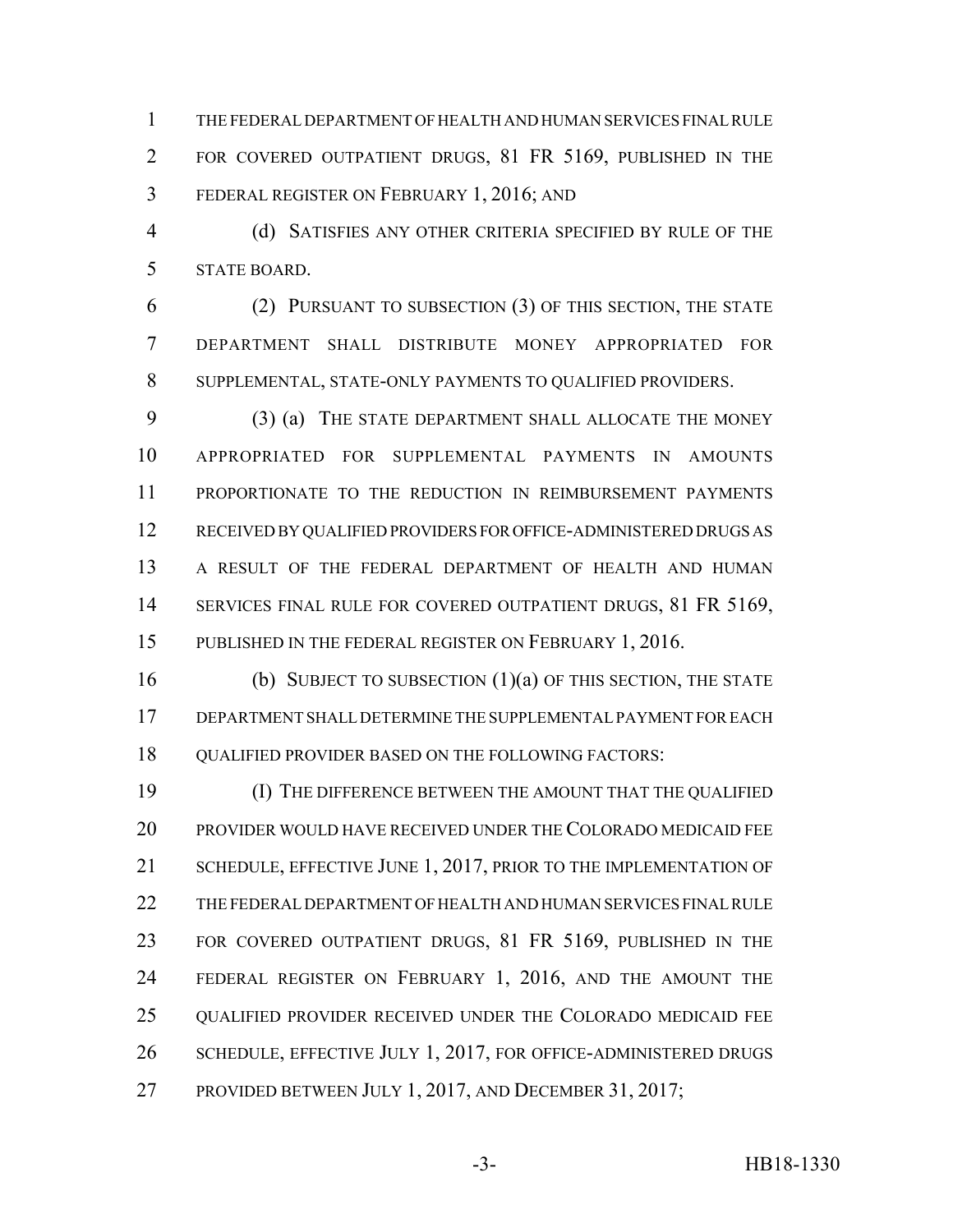(II) THE SERVICES ACTUALLY PROVIDED BY EACH QUALIFIED PROVIDER UNDER THE MEDICAL ASSISTANCE PROGRAM FROM JULY 1,2017, TO DECEMBER 31, 2017; AND

(III) AVAILABLE APPROPRIATIONS.

 (4) (a) ONCE THE STATE DEPARTMENT HAS DETERMINED THE AMOUNT OF THE SUPPLEMENTAL PAYMENTS, THE STATE DEPARTMENT SHALL ALLOW QUALIFIED PROVIDERS TO EXAMINE THE CALCULATION OF THE PAYMENTS PRIOR TO FINALIZING THE DISTRIBUTION OF FUNDING AND SHALL CONSIDER FEEDBACK FROM QUALIFIED PROVIDERS PRIOR TO FINALIZING THE DISTRIBUTION. A QUALIFIED PROVIDER MAY REQUEST THAT THE STATE DEPARTMENT RECALCULATE THE SUPPLEMENTAL PAYMENT AMOUNT WITHIN THIRTY DAYS AFTER NOTIFICATION OF THE SUPPLEMENTAL PAYMENT AMOUNT.

 (b) THE STATE DEPARTMENT SHALL DISTRIBUTE THE SUPPLEMENTAL PAYMENTS TO QUALIFIED PROVIDERS NO LATER THAN DECEMBER 31, 2018. ONCE PAYMENTS HAVE BEEN DISTRIBUTED, THE STATE DEPARTMENT SHALL NOT RECALCULATE OR RE-ESTIMATE THE PAYMENTS FOR THE PURPOSE OF CHANGING THE DISTRIBUTION.THE STATE DEPARTMENT MAY RECOVER PAYMENTS MADE TO A QUALIFIED PROVIDER PURSUANT TO THIS SECTION IF THE STATE DEPARTMENT DETERMINES THAT THE PAYMENTS WERE MATERIALLY AFFECTED BY FRAUDULENT CLAIMS 22 SUBMISSIONS MADE BY THAT QUALIFIED PROVIDER UNDER THE MEDICAL ASSISTANCE PROGRAM.

24 (5) THE STATE BOARD SHALL ADOPT ANY RULES NECESSARY TO IMPLEMENT THIS SECTION.

26 (6) THIS SECTION IS REPEALED, EFFECTIVE JULY 1, 2019.

**SECTION 2. Appropriation.** For the 2017-18 state fiscal year,